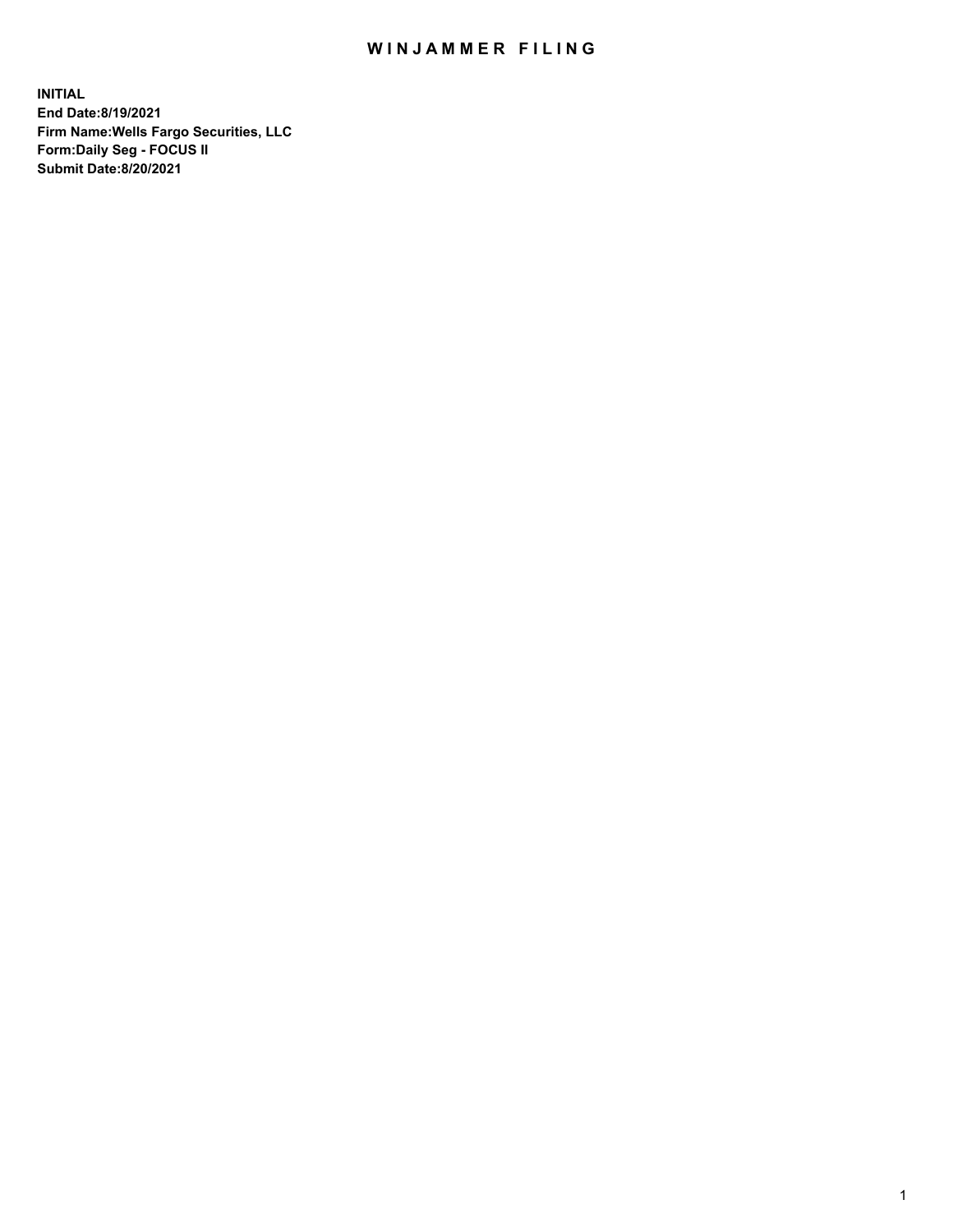**INITIAL End Date:8/19/2021 Firm Name:Wells Fargo Securities, LLC Form:Daily Seg - FOCUS II Submit Date:8/20/2021 Daily Segregation - Cover Page**

| Name of Company                                                                                                                                                                                                                                                                                                                | <b>Wells Fargo Securities LLC</b>                          |
|--------------------------------------------------------------------------------------------------------------------------------------------------------------------------------------------------------------------------------------------------------------------------------------------------------------------------------|------------------------------------------------------------|
| <b>Contact Name</b>                                                                                                                                                                                                                                                                                                            | <b>James Gnall</b>                                         |
| <b>Contact Phone Number</b>                                                                                                                                                                                                                                                                                                    | 917-699-6822                                               |
| <b>Contact Email Address</b>                                                                                                                                                                                                                                                                                                   | james.w.gnall@wellsfargo.com                               |
| FCM's Customer Segregated Funds Residual Interest Target (choose one):<br>a. Minimum dollar amount: ; or<br>b. Minimum percentage of customer segregated funds required:% ; or<br>c. Dollar amount range between: and; or<br>d. Percentage range of customer segregated funds required between:% and%.                         | 270,000,000<br><u>0</u><br><u>00</u><br>0 <sub>0</sub>     |
| FCM's Customer Secured Amount Funds Residual Interest Target (choose one):<br>a. Minimum dollar amount: ; or<br>b. Minimum percentage of customer secured funds required:% ; or<br>c. Dollar amount range between: and; or<br>d. Percentage range of customer secured funds required between: % and %.                         | 40,000,000<br><u>0</u><br>0 <sub>0</sub><br>0 <sub>0</sub> |
| FCM's Cleared Swaps Customer Collateral Residual Interest Target (choose one):<br>a. Minimum dollar amount: ; or<br>b. Minimum percentage of cleared swaps customer collateral required:% ; or<br>c. Dollar amount range between: and; or<br>d. Percentage range of cleared swaps customer collateral required between:% and%. | 375,000,000<br><u>0</u><br>0 Q<br><u>00</u>                |

Attach supporting documents CH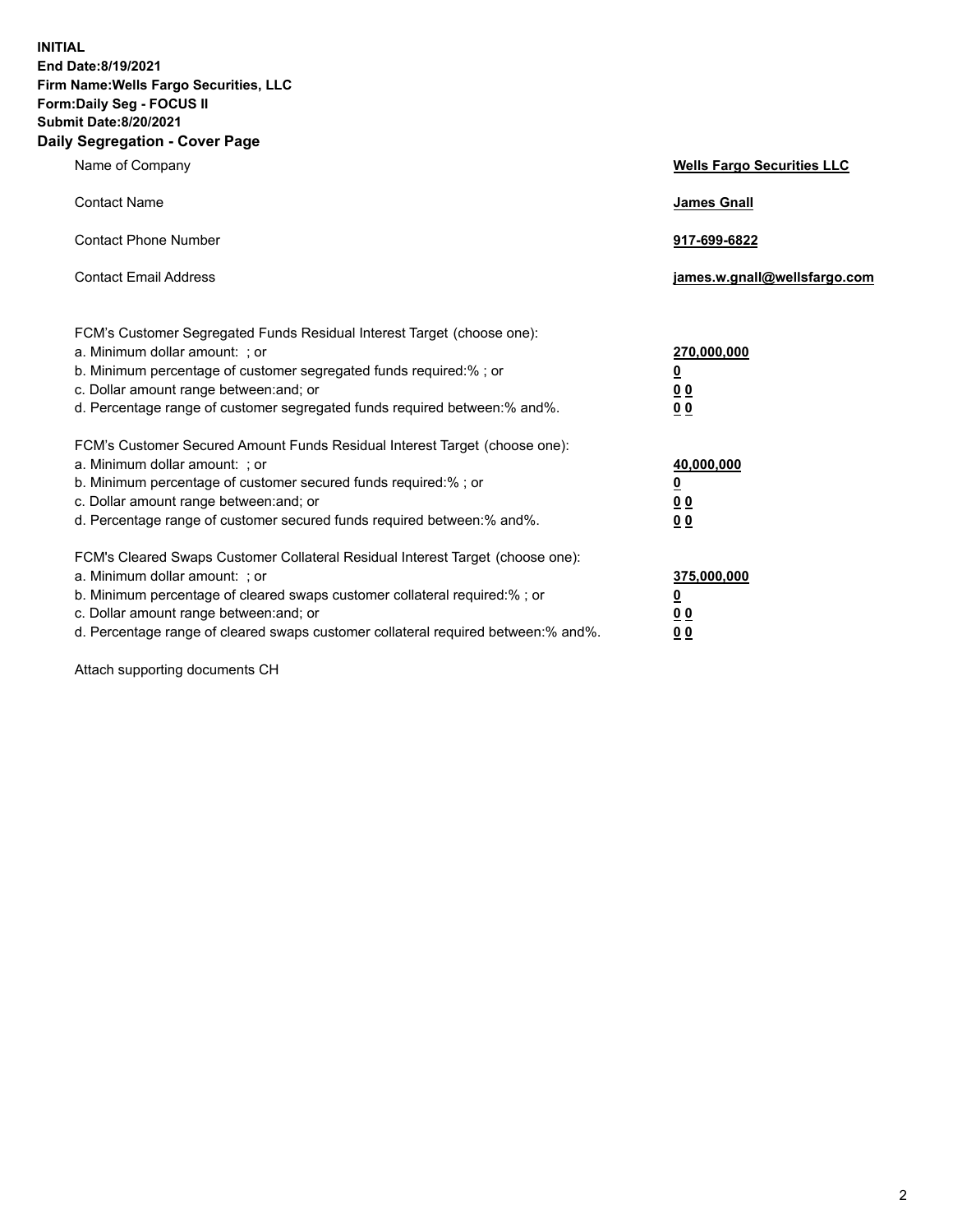**INITIAL End Date:8/19/2021 Firm Name:Wells Fargo Securities, LLC Form:Daily Seg - FOCUS II Submit Date:8/20/2021**

## **Daily Segregation - Secured Amounts**

|    | Foreign Futures and Foreign Options Secured Amounts                                         |                                   |
|----|---------------------------------------------------------------------------------------------|-----------------------------------|
|    | Amount required to be set aside pursuant to law, rule or regulation of a foreign            | $0$ [7305]                        |
|    | government or a rule of a self-regulatory organization authorized thereunder                |                                   |
| 1. | Net ledger balance - Foreign Futures and Foreign Option Trading - All Customers             |                                   |
|    | A. Cash                                                                                     | 191,558,008 [7315]                |
|    | B. Securities (at market)                                                                   | 211,002,949 [7317]                |
| 2. | Net unrealized profit (loss) in open futures contracts traded on a foreign board of trade   | 15,049,097 [7325]                 |
| 3. | Exchange traded options                                                                     |                                   |
|    | a. Market value of open option contracts purchased on a foreign board of trade              | <b>27</b> [7335]                  |
|    | b. Market value of open contracts granted (sold) on a foreign board of trade                | -28,860 [7337]                    |
| 4. | Net equity (deficit) (add lines 1. 2. and 3.)                                               | 417,581,221 [7345]                |
| 5. | Account liquidating to a deficit and account with a debit balances - gross amount           | 10,114,067 [7351]                 |
|    | Less: amount offset by customer owned securities                                            | -10,113,158 [7352] 909 [7354]     |
| 6. | Amount required to be set aside as the secured amount - Net Liquidating Equity              | 417,582,130 [7355]                |
|    | Method (add lines 4 and 5)                                                                  |                                   |
| 7. | Greater of amount required to be set aside pursuant to foreign jurisdiction (above) or line | 417,582,130 [7360]                |
|    | 6.                                                                                          |                                   |
|    | FUNDS DEPOSITED IN SEPARATE REGULATION 30.7 ACCOUNTS                                        |                                   |
| 1. | Cash in banks                                                                               |                                   |
|    | A. Banks located in the United States                                                       | 78,921,035 [7500]                 |
|    | B. Other banks qualified under Regulation 30.7                                              | 15,770,930 [7520] 94,691,965      |
|    |                                                                                             | [7530]                            |
| 2. | Securities                                                                                  |                                   |
|    | A. In safekeeping with banks located in the United States                                   | 136,258,694 [7540]                |
|    | B. In safekeeping with other banks qualified under Regulation 30.7                          | 0 [7560] 136,258,694 [7570]       |
| 3. | Equities with registered futures commission merchants                                       |                                   |
|    | A. Cash                                                                                     | 65,856,862 [7580]                 |
|    | <b>B.</b> Securities                                                                        | 94,759,569 [7590]                 |
|    | C. Unrealized gain (loss) on open futures contracts                                         | -46,685,945 [7600]                |
|    | D. Value of long option contracts                                                           | 27 [7610]                         |
|    | E. Value of short option contracts                                                          | -28,860 [7615] 113,901,653 [7620] |
| 4. | Amounts held by clearing organizations of foreign boards of trade                           |                                   |
|    | A. Cash                                                                                     | $0$ [7640]                        |
|    | <b>B.</b> Securities                                                                        | $0$ [7650]                        |
|    | C. Amount due to (from) clearing organization - daily variation                             | $0$ [7660]                        |
|    | D. Value of long option contracts                                                           | $0$ [7670]                        |
|    | E. Value of short option contracts                                                          | 0 [7675] 0 [7680]                 |
| 5. | Amounts held by members of foreign boards of trade                                          |                                   |
|    | A. Cash                                                                                     | -83,902,269 [7700]                |
|    | <b>B.</b> Securities                                                                        | 200,112,053 [7710]                |
|    | C. Unrealized gain (loss) on open futures contracts                                         | 67,578,177 [7720]                 |
|    | D. Value of long option contracts                                                           | $0$ [7730]                        |
|    | E. Value of short option contracts                                                          | 0 [7735] 183,787,961 [7740]       |
| 6. | Amounts with other depositories designated by a foreign board of trade                      | $0$ [7760]                        |
| 7. | Segregated funds on hand                                                                    | $0$ [7765]                        |
| 8. | Total funds in separate section 30.7 accounts                                               | 528,640,273 [7770]                |
| 9. | Excess (deficiency) Set Aside for Secured Amount (subtract line 7 Secured Statement         | 111,058,143 [7380]                |
|    | Page 1 from Line 8)                                                                         |                                   |

- 10. Management Target Amount for Excess funds in separate section 30.7 accounts **40,000,000** [7780]
- 11. Excess (deficiency) funds in separate 30.7 accounts over (under) Management Target **71,058,143** [7785]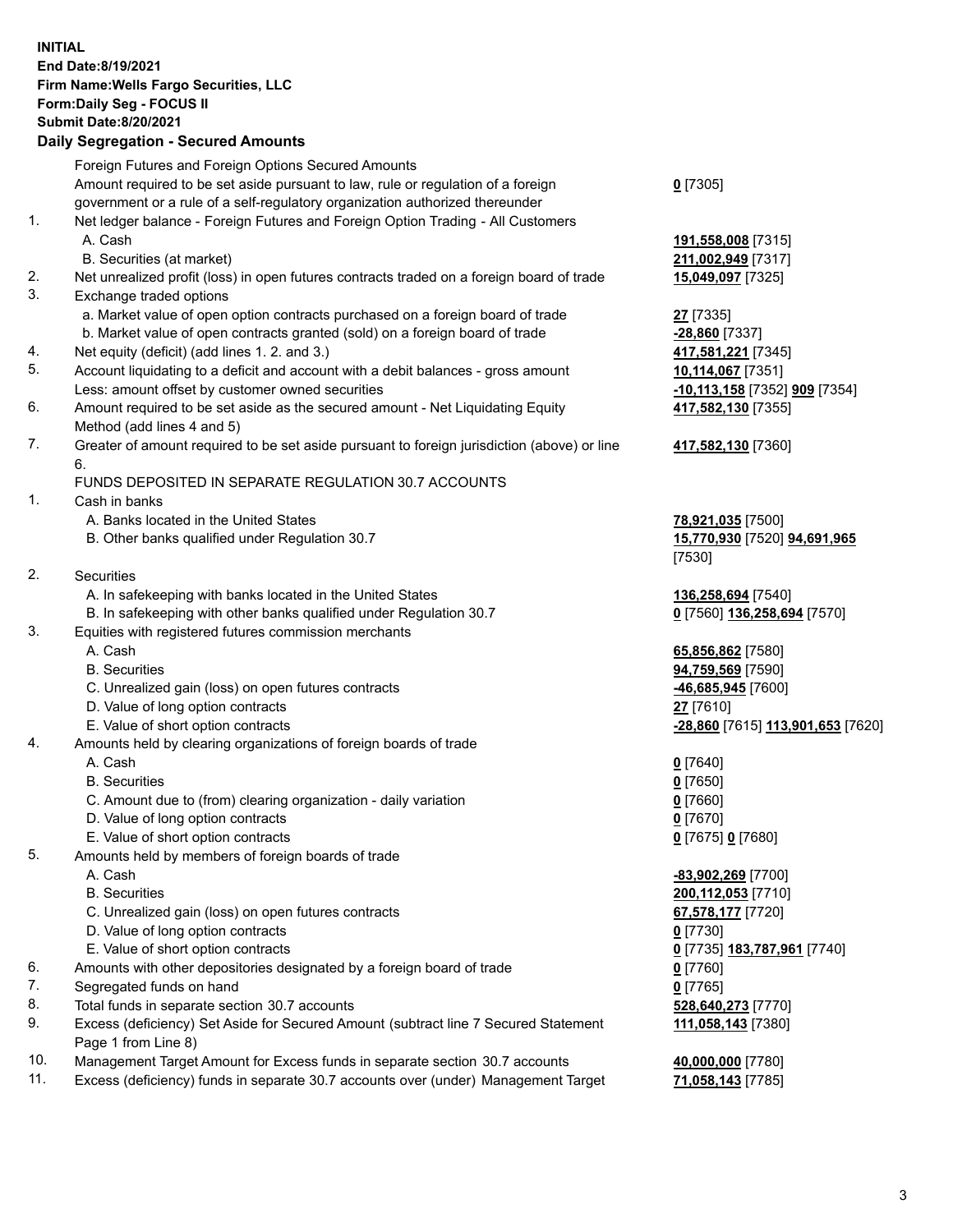**INITIAL End Date:8/19/2021 Firm Name:Wells Fargo Securities, LLC Form:Daily Seg - FOCUS II Submit Date:8/20/2021**

## **Daily Segregation - Segregation Statement**

SEGREGATION REQUIREMENTS(Section 4d(2) of the CEAct)

|     | OLONLOATION INLQUINLIVILIVI O(OCCIDII 40(Z) OI THE OLACI)                           |                              |
|-----|-------------------------------------------------------------------------------------|------------------------------|
| 1.  | Net ledger balance                                                                  |                              |
|     | A. Cash                                                                             | 3,953,511,994 [7010]         |
|     | B. Securities (at market)                                                           | 1,946,003,380 [7020]         |
| 2.  | Net unrealized profit (loss) in open futures contracts traded on a contract market  | -934,809,827 [7030]          |
| 3.  | Exchange traded options                                                             |                              |
|     | A. Add market value of open option contracts purchased on a contract market         | 1,286,242,113 [7032]         |
|     | B. Deduct market value of open option contracts granted (sold) on a contract market | -1,287,934,143 [7033]        |
| 4.  | Net equity (deficit) (add lines 1, 2 and 3)                                         | 4,963,013,517 [7040]         |
| 5.  | Accounts liquidating to a deficit and accounts with                                 |                              |
|     | debit balances - gross amount                                                       | 76,782,540 [7045]            |
|     | Less: amount offset by customer securities                                          | -75,605,817 [7047] 1,176,723 |
|     |                                                                                     | [7050]                       |
| 6.  | Amount required to be segregated (add lines 4 and 5)                                | 4,964,190,240 [7060]         |
|     | FUNDS IN SEGREGATED ACCOUNTS                                                        |                              |
| 7.  | Deposited in segregated funds bank accounts                                         |                              |
|     | A. Cash                                                                             | 249,482,410 [7070]           |
|     | B. Securities representing investments of customers' funds (at market)              | 180,063,014 [7080]           |
|     | C. Securities held for particular customers or option customers in lieu of cash (at | 786,724,083 [7090]           |
|     | market)                                                                             |                              |
| 8.  | Margins on deposit with derivatives clearing organizations of contract markets      |                              |
|     | A. Cash                                                                             | 2,191,573,012 [7100]         |
|     | B. Securities representing investments of customers' funds (at market)              | 900,211,842 [7110]           |
|     | C. Securities held for particular customers or option customers in lieu of cash (at | 1,159,279,297 [7120]         |
|     | market)                                                                             |                              |
| 9.  | Net settlement from (to) derivatives clearing organizations of contract markets     | $-6,170,160$ [7130]          |
| 10. | Exchange traded options                                                             |                              |
|     | A. Value of open long option contracts                                              | 1,286,242,113 [7132]         |
|     | B. Value of open short option contracts                                             | -1,287,934,143 [7133]        |
| 11. | Net equities with other FCMs                                                        |                              |
|     | A. Net liquidating equity                                                           | $0$ [7140]                   |
|     | B. Securities representing investments of customers' funds (at market)              | $0$ [7160]                   |
|     | C. Securities held for particular customers or option customers in lieu of cash (at | $0$ [7170]                   |
|     | market)                                                                             |                              |
| 12. | Segregated funds on hand                                                            | $0$ [7150]                   |
| 13. | Total amount in segregation (add lines 7 through 12)                                | 5,459,471,468 [7180]         |
| 14. | Excess (deficiency) funds in segregation (subtract line 6 from line 13)             | 495,281,228 [7190]           |
| 15. | Management Target Amount for Excess funds in segregation                            | 270,000,000 [7194]           |
| 16. | Excess (deficiency) funds in segregation over (under) Management Target Amount      | 225,281,228 [7198]           |
|     | Excess                                                                              |                              |